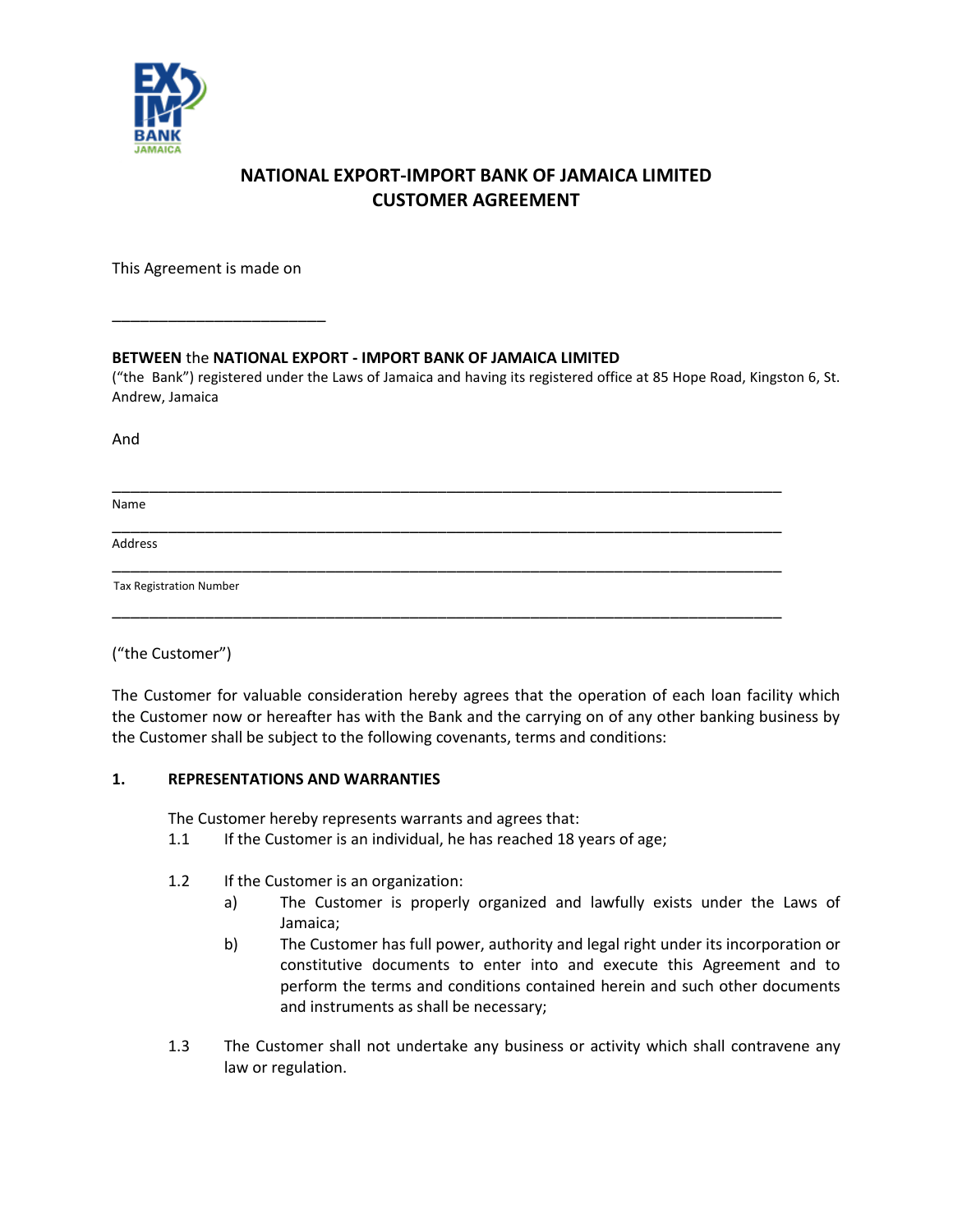# **2. WAIVERS**

Subject to any specific instructions given to the Bank in writing,

- 2.1 The Customer hereby waives presentment, notice of dishonour and protest of all bills of exchange, promissory notes, cheques and other instruments ("instrument") drawn, made, accepted or endorsed by the Customer now or hereafter delivered to the Bank for any purpose whatever, and the Customer shall be liable to the Bank in respect thereof as if presentment, notice of dishonour and protest had been duly made or given.
- 2.2 If the Bank should consider it in the best interest of the Customer or the Bank that any instrument should be noted or protested because of any endorsement other than that of the Customer or for any other reason, the same may be noted or protested at the discretion of the Bank, but the Bank shall not be liable for failure or omission to note or protest any such instrument.

### **3. LOAN ARRANGEMENTS**

- 3.1 **Business Days.** The Bank's business days are Monday to Fridays excluding public holidays.
- 3.2 **Interest Rate.** The interest rate shall be governed by the interest rate regime existing from time to time.
- 3.3 **Valid Date of Transaction.** The effective date of the disbursement shall be the date the cheque was drawn by the Bank.
- 3.4 **Repayment of Loan.** In order to receive value for loan repayment, monies must be received on or before 1:00 p.m. on the Business Day. If the repayment date shall fall on a public holiday, a Saturday or Sunday, then the repayment date shall be deemed to be the **previous** Business Day.
- 3.5 **Loan Facility**. Each loan facility is governed by the letter of commitment issued to the Customer with respect to that facility or where no commitment letter has been issued the loan facility shall be governed by the general terms and conditions applicable to the loan facility.

#### **4. USE OF AGENTS AND TRANSMISSION SYSTEMS**

- 4.1 The Bank may use the services of any correspondent or other entity or any funds transfer method or system as it may deem best in doing any act or thing in the course of or in connection with the banking business of the Customer. Such correspondent or other entity, in providing such services, and the Bank in using such services or funds transfer methods or systems, shall be deemed the agent of the Customer.
- 4.2 The Bank shall not be liable to the Customer by reason of:
	- 4.2.1 Any act or omission of such correspondent or other entity in the performance of such services or the failure of any such funds transfer method or system due to any reason beyond the reasonable control of the Bank, or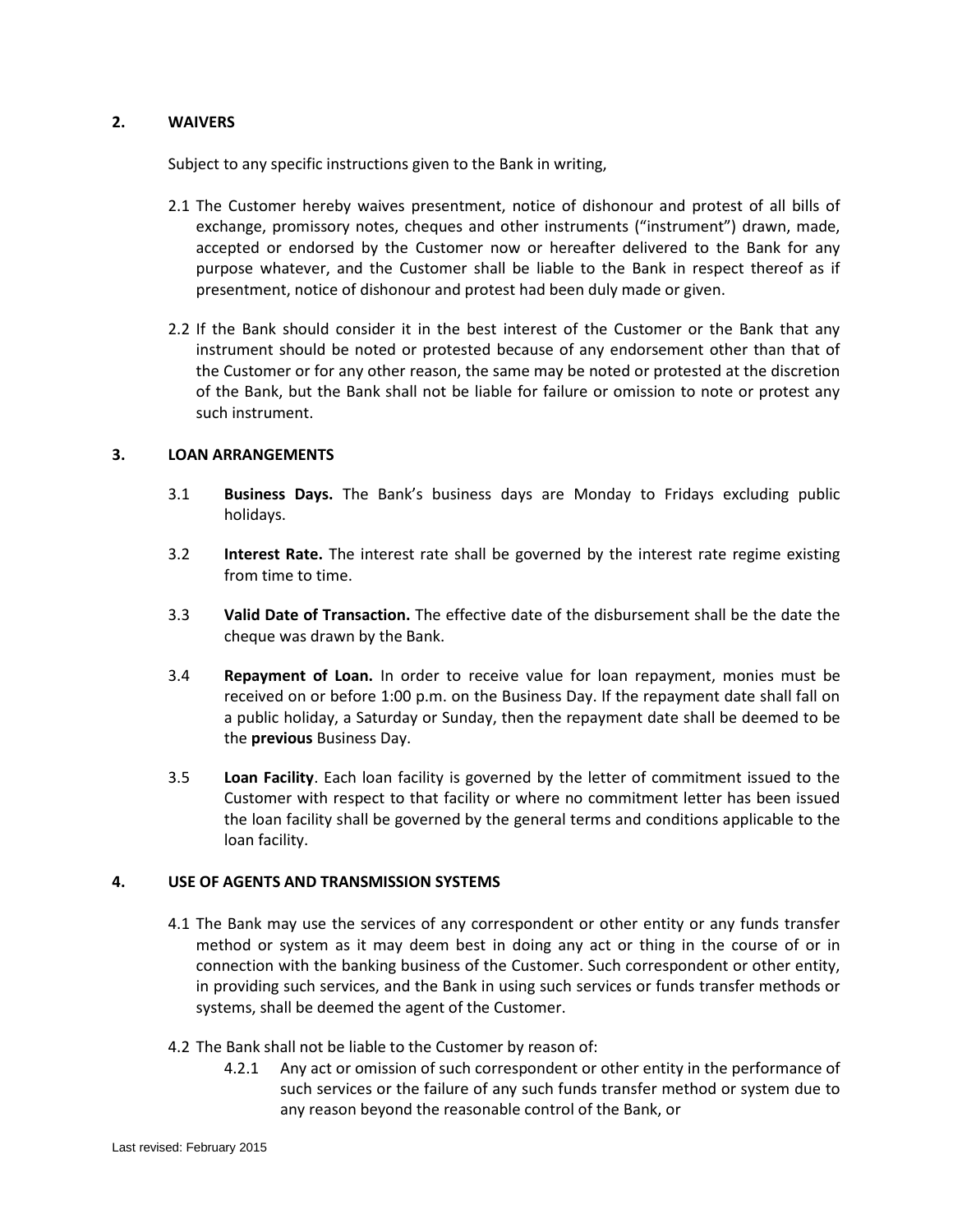- 4.2.2 The loss, destruction or delayed delivery of any instrument, security, certificate, document, instruction or signal of any kind while in transit or while in the possession or control of a person other than the Bank.
- 4.3 The Bank shall not be liable to the Customer for any delay in completing or failure to complete any funds transfer instruction:
	- 4.3.1 Through the use of any funds transfer method or system for any reason not within the reasonable control of the Bank, or
	- 4.3.2 Due to any chronology in handling funds transfer instructions by the Bank or any other party or system.

# **5. CUSTOMER INSTRUCTIONS AND CONFIRMATIONS**

5.1 Where the Bank is requested to act upon any instruction respecting banking business of the Customer, the Bank shall incur no liability in acting upon such instruction including, without limitation, telephone, oral, telex, facsimile, electronic or other instructions or directions which the Bank believes in good faith to have been given by the Customer or by an authorized representative or attorney of the Customer. In the event of a discrepancy between any such instruction and any written confirmation thereof, such instruction as understood by the Bank is agreed to be paramount.

### **6. MAILING OF ACCOUNT RECORDS**

The Customer hereby instructs the Bank to mail a statement of account from time to time to the Customer at the address of the Customer recorded in the books of the Bank. This instruction will continue in force until a contrary instruction in writing is received by the Bank from the Customer. The Customer hereby agrees that:

- 6.1 As soon as possible after a change of mailing address to notify the Bank of such change;
- 6.2 Upon receipt from the Bank from time to time of a statement the Customer agrees to check the balance in the said statement to confirm the correctness of the statement of account;
- 6.3 The Customer will within thirty days of receipt of the statement of account, notify the Bank in writing of any errors or omissions therein or therefrom;
- 6.4 At the expiration of the said thirty days, except as to any errors or omissions of which the Bank has been so notified in writing, and except as to any amounts improperly credited to the Customer's account, it shall be regarded as final and conclusive evidence, without any further proof, as between the Bank and the Customer that:
	- 6.4.1 The amount of the balance shown in the statement is true and correct;
	- 6.4.2 The Bank is totally and irrevocably released from all claims by the Customer in respect of any and every item in the said statement; and
	- 6.4.3 The Customer fully and completely acknowledges that the Customer will have no further action against or recourse to the Bank in respect of the outstanding balance in the said statement. After the expiry of the said thirty days the Bank shall be relieved of all liability and the Customer shall bear all losses in respect of any incorrect balances.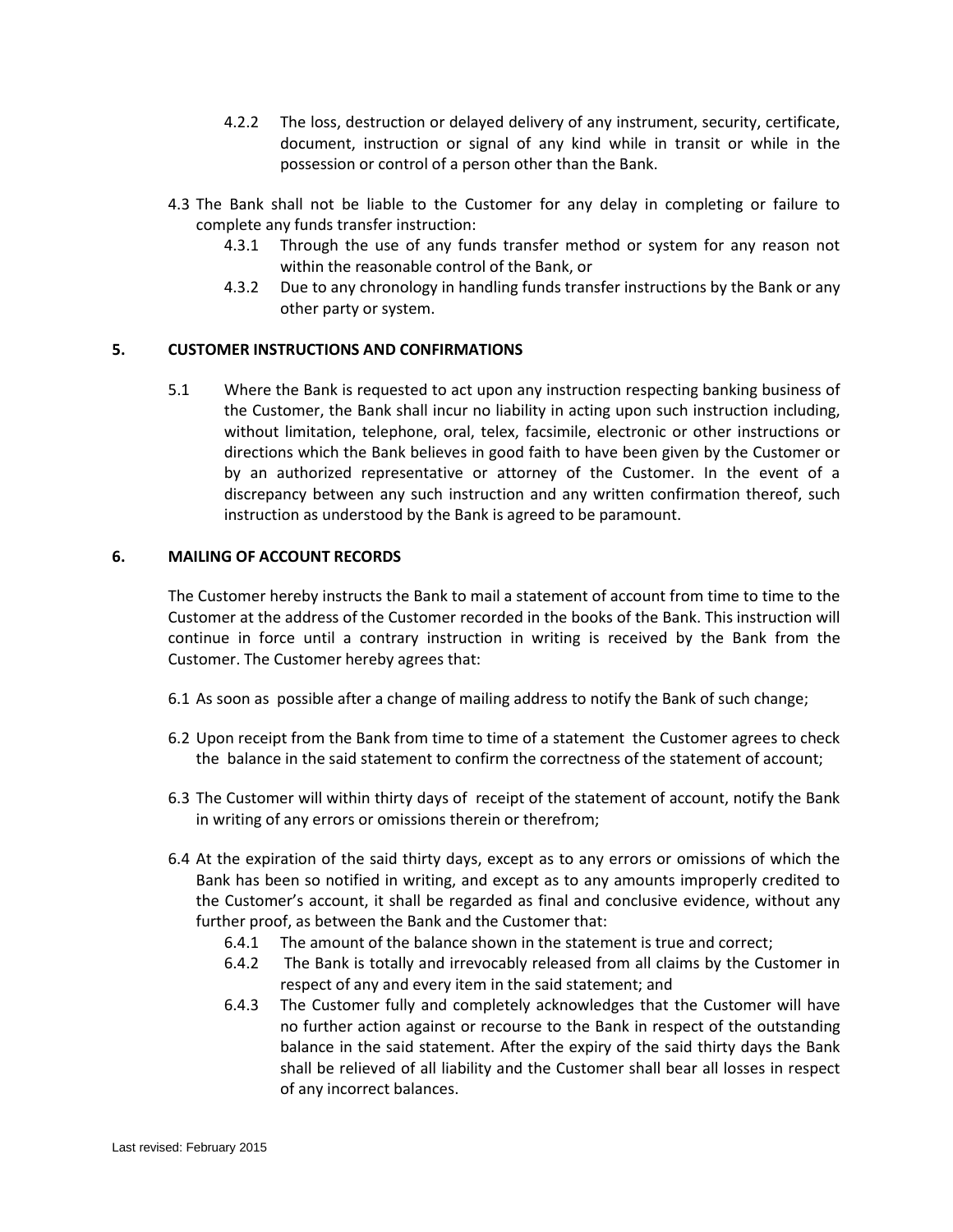## **7. LIMITATION OF LIABILITY**

7.1 Notwithstanding any oral or written advice from any person respecting the purpose of any instrument or instruction, the Bank shall not be liable for any consequential or special damages.

## **8. DISCLOSURE OF INFORMATION**

- 8.1 The Bank shall take reasonable care to ensure that information pertaining to the Customer remains confidential and protected from access by third parties, save that the Bank may disclose any information about the Customer and the Customer's accounts:
	- 8.1.1 to a credit bureau duly licensed credit bureau;
	- 8.1.2 if the Bank in its discretion deems such disclosure necessary or desirable;
	- 8.1.3 pursuant to legal process or subpoena;
	- 8.1.4 if disclosure is necessary to protect the Bank's interests;
	- 8.1.5 if disclosure is necessary in accordance with the Proceeds of Crime Act or the Credit Reporting Act or other applicable law. The Customer shall indemnify the Bank for its fees and costs, including reasonable legal fees and court costs for any investigation or potential investigation under the Proceeds of Crime Act or the Credit Reporting Act including but not limited to seeking direction from a court of competent jurisdiction on the Bank's rights and obligations in such matters.
- 8.2 In pursuance of clause 8.1, the Customer hereby consents to and authorizes any such disclosure, and the Bank shall not become liable by reason of the giving of any such information or of its being inaccurate or incomplete.
- 8.3 The Customer consents to the Bank receiving and exchanging credit information concerning the Customer's loan accounts with the Bank with any financial institution, credit reporting agency or credit bureau or any person, firm or corporation with which the Customer has or proposes to have financial relations.

#### **9. SEVERABILITY**

If any of the provisions of this Agreement shall be found to be invalid or unenforceable for any reason it will not affect any of the other provisions of this Agreement and all other provisions will remain in effect as if the invalid or unenforceable provisions had never been contained in the Agreement.

#### **10. NON-WAIVER OF TERMS**

No failure on the Bank's part to insist or delay in insisting on compliance with the provisions of this Agreement shall operate as a waiver of that provision then or at a later date.

#### **11. GENERAL**

11.1 This Agreement together with the Letter of Commitment and Security Documentation ("the Documentation") as they may be amended from time to time shall constitute the entire agreement between the parties relating to the Customer's transactions with the Bank. The